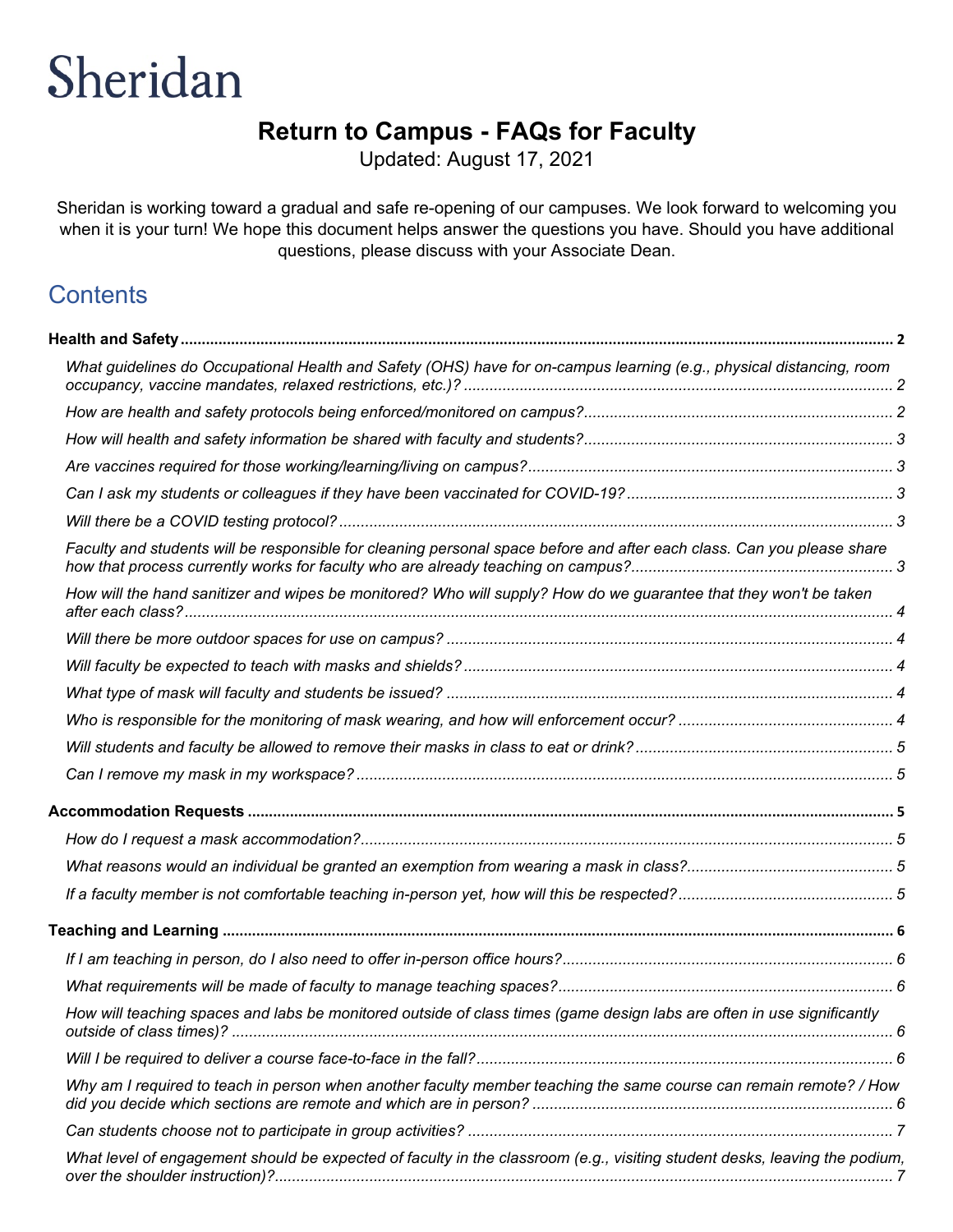| On campus labs and studio spaces are likely one of the biggest elements that could be celebrated in announcements to  |  |
|-----------------------------------------------------------------------------------------------------------------------|--|
| Should our orientation events be held on campus? Guest lectures? What should be planned for design week?7             |  |
| In some situations, it would be beneficial to enhance classroom technology to maintain distancing (e.g., microphones, |  |
| What does "all activities to be contained within the assigned teaching space as possible" mean? Can students use      |  |
| What are the expectations of faculty in managing health and safety protocols? What supervision and management are     |  |
|                                                                                                                       |  |
|                                                                                                                       |  |

# <span id="page-1-0"></span>**Health and Safety**

<span id="page-1-1"></span>**What guidelines do Occupational Health and Safety (OHS) have for on-campus learning (e.g., physical distancing, room occupancy, vaccine mandates, relaxed restrictions, etc.)?**  Many of the health and safety protocols Sheridan implemented at the beginning of the pandemic will remain in effect for Fall Term. To learn more, [please click here.](https://www.sheridancollege.ca/covid-19/return-fall-2021)

Effective this September, **Sheridan will require everyone who comes to campus to demonstrate that they are fully vaccinated.** An option will exist for individuals to apply for an exemption. Those who are not vaccinated will be provided with information on vaccines and required to participate in routine, rapid antigen testing. Sheridan will offer vaccination for all members of the community through our Health Centre. Details about implementation will be available in the coming weeks.

The requirements that have been relaxed for the gradual return of students and employee are physical distancing in the classroom and room occupancy in some classrooms. Other campus spaces will continue to adhere to existing distancing and occupancy requirements. Regulatory changes from the province and local public health units continue to be monitored to ensure the ongoing protection of our community.

To help faculty return to the classroom and in-person instruction, standard operating procedures (SOPs) have been developed in consultation with OHS. These SOPs are unique to each Faculty, taking into consideration the work environment and program needs. These guidelines can be accessed through your department leaders.

Campus access will continue to be controlled through the use of designated entrances, with active screening protocols in place. Both employees and students will continue to be required to complete the COVID-19 training module and will need to complete the daily self-assessment through the Sheridan Alert! App and show their results to enter a building.

## <span id="page-1-2"></span>**How are health and safety protocols being enforced/monitored on campus?**

In accordance with COVID-19 Campus Policy, all Sheridan community members have a shared responsibility of taking care of one another and themselves to support teaching, learning and business operations.

At Sheridan, we believe the best initial approach is education and awareness. However, in the event where it is necessary to escalate the response:

- a. Students who violate this policy or associated procedures/guidelines may be subject to sanctions under the Student Code of Conduct – Adjudication and Appeals Procedure and/or applicable legislation.
- b. Employees who violate this policy or associated procedures/guidelines may be subject to disciplinary action, up to and including dismissal, subject to applicable collective agreements and/or legislation.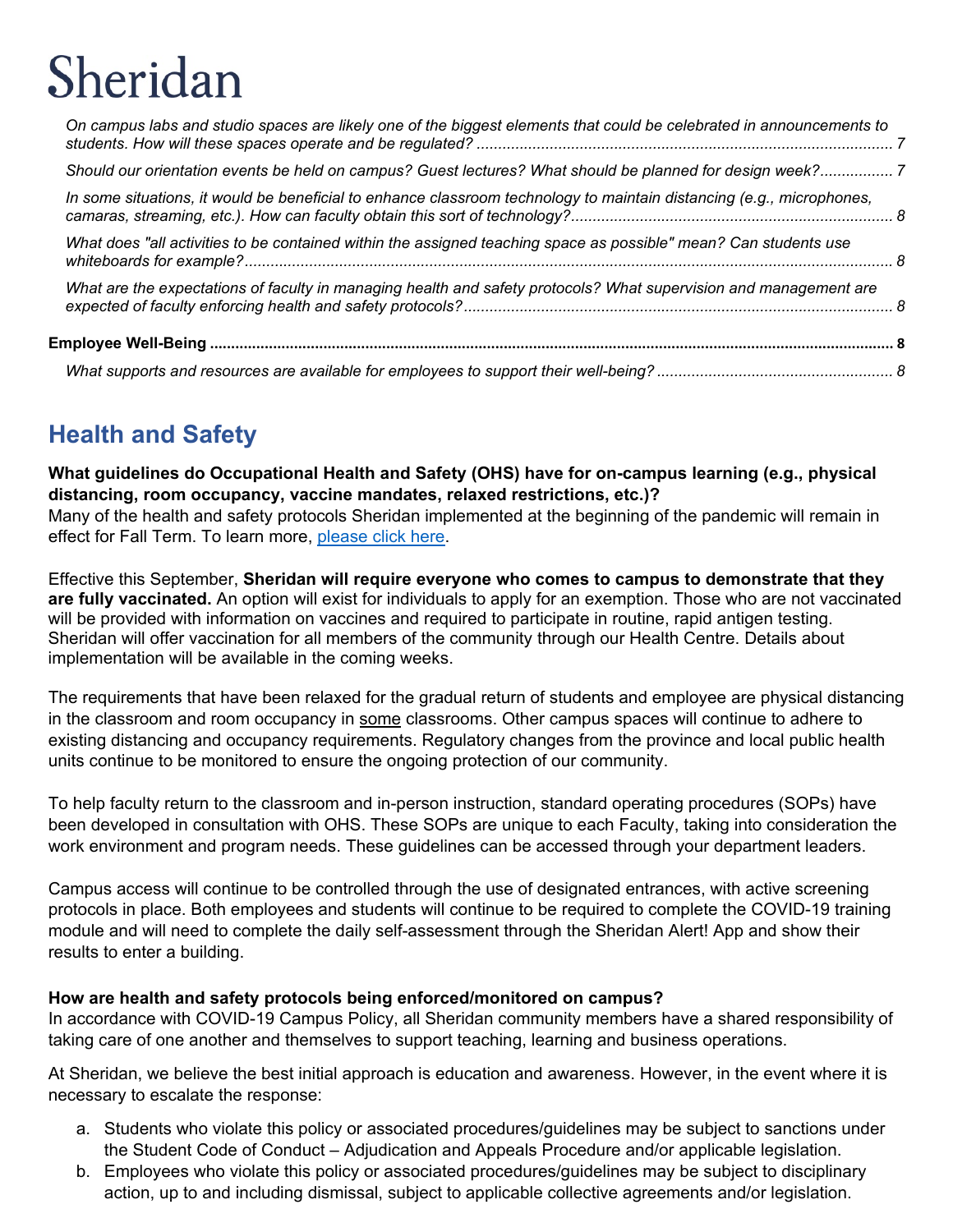c. Any other Sheridan community member (i.e., volunteer, consultant, contractor, or visitor) who violates this policy or associated procedures/guidelines, may be removed from campus and may not be permitted on Sheridan property in the future.

If wilful disregard to this policy is observed by a Sheridan community member, or a person on Sheridan property jeopardizes the health and safety of another person, the member can report non-compliant behavior to Security on-line via the "Report Suspicious Activity" form on Sheridan Security's website or on the Sheridan Alert App.

## <span id="page-2-0"></span>**How will health and safety information be shared with faculty and students?**

All students and employees who are required to come to campus during the current semester must complete mandatory training to ensure they are aware of the relevant health and safety protocols.

- **STUDENTS:** Are required to watch the **[Sheridan COVID-19 Student Safety Video Module](https://youtu.be/fDDhrJxLDOY)** and complete a quiz in SLATE.
- **EMPLOYEES: It is** a requirement for all employees onsite to complete the Occupational Health & Safety COVID-19 training located on **[Sheridan Central](https://central.sheridancollege.ca/occupational-health-and-safety)**. After you watch this video, you must fill out the "Form" below it which is tracked by Occupational Health and Safety Services (OHS).

Additionally, Sheridan Central's [Return to Campus Page](https://central.sheridancollege.ca/return-campus-employees) and Sheridan's dedicated [COVID-19](https://www.sheridancollege.ca/covid-19) Webpage will contain necessary information and will be updated regularly.

## <span id="page-2-1"></span>**Are vaccines required for those working/learning/living on campus?**

The health and safety of members of the Sheridan community remains a priority. Sheridan has followed the direction and recommendations of public health throughout the pandemic.

Sheridan [announced](https://www.sheridancollege.ca/newsroom/news-releases/2021/08/sheridan-to-require-vaccinations-for-all-students-living-in-residence-this-fall) that vaccines would be required for students in high-risk or high traffic settings, such as those who intend to participate in varsity athletics or live in Residence, with the option to apply for exemptions on medical and religious grounds.

Effective this September, **Sheridan will require everyone who comes to campus to demonstrate that they are fully vaccinated.** An option will exist for individuals to apply for an exemption. Those who are not vaccinated will be provided with information on vaccines and required to participate in routine, rapid antigen testing. Sheridan will offer vaccination for all members of the community through our Health Centre. Details about implementation will be available in the coming weeks.

In a recent survey, approximately 90% of Sheridan's students indicated that they intended to be vaccinated prior to the start of term. Additionally, vaccinations rates in our local communities are rising every day. In early August, an employee engagement survey was circulated and trending results are showing that 86% of staff intend to be fully vaccinated by start of term (Ref: Aug. 6, 2021).

## <span id="page-2-2"></span>**Can I ask my students or colleagues if they have been vaccinated for COVID-19?**

No, vaccination status is personal health information, and it is not appropriate for you to ask anyone to disclose personal health information. Such information will only be available to those who have a bona-fide reason to collect and use the information.

## <span id="page-2-3"></span>**Will there be a COVID testing protocol?**

Sheridan will continue to have an antigen rapid-testing program on our campuses.

<span id="page-2-4"></span>**Faculty and students will be responsible for cleaning personal space before and after each class. Can you please share how that process currently works for faculty who are already teaching on campus?** Everyone at Sheridan has a shared responsibility for keeping the campus a healthy and safe environment. Wiping down surfaces before and after each use is one of the ways to protect against the spread of COVID-19.

In classrooms and labs, students are provided with wipes to clean their desks or workspaces before and after use. There are wipes readily available in classrooms, and faculty are encouraged to provide students with a few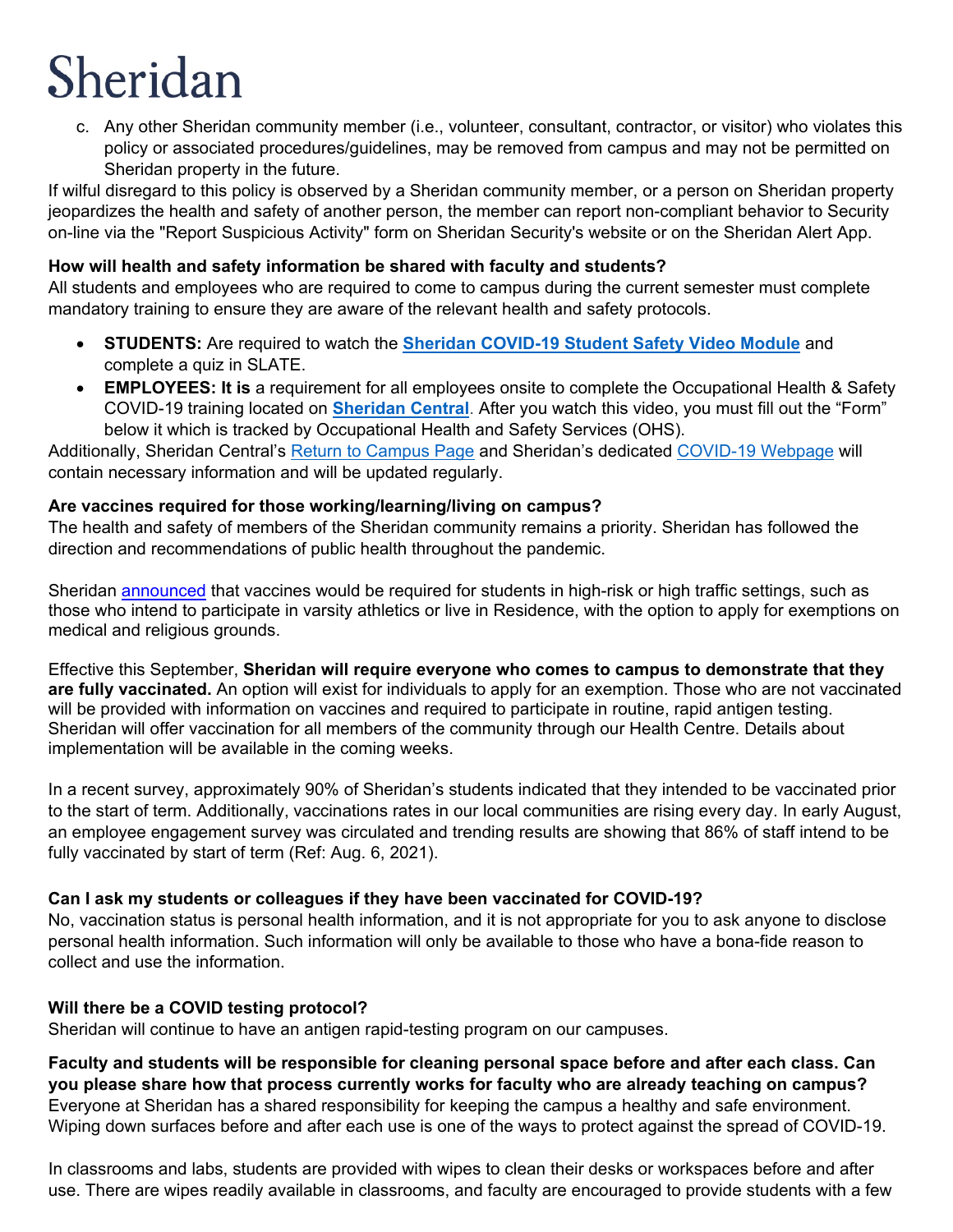seconds to wipe down the desk before they place their items. After class, students are also required to wipe down the area they touched before leaving the class. This requirement is embedded in the SOP and faculty members monitor the students' behaviour.

This is not to replace the thorough cleaning and disinfecting that is done campus-wide on a daily basis by Facilities, but to supplement it with individual participation in caring for the health and safety of our community.

#### <span id="page-3-0"></span>**How will the hand sanitizer and wipes be monitored? Who will supply? How do we guarantee that they won't be taken after each class?**

The use of hand sanitizers is a recommended behaviour on campus, as part of our shared responsibility for maintaining the health and safety of our community.

The sanitizers and wipes are supplied by Facilities. Wipes are to be used to clean surfaces before and after use.

Over the past academic year, theft of sanitizers and wipes has not been a problem. Most common space hand sanitizers and wipes are wall-mounted. If they are in a classroom, due to its heavy use, there are multiple units supplied.

If your classroom, lab or studio requires more, please contact Facilities to replenish the supply.

#### <span id="page-3-1"></span>**Will there be more outdoor spaces for use on campus?**

Yes. Facilities Management will be erecting tents and outdoor furniture on our campuses for employee and student use.

## **Personal Protective Equipment**

#### <span id="page-3-2"></span>**Will faculty be expected to teach with masks and shields?**

Masks have been part of Sheridan's health and safety process since the onset of the pandemic and are required. Sheridan will be providing ASTM-rated (American Society for Testing Materials) medical masks each day at the security check in process.

In keeping with updated public health guidance, eye protection is recommended where the 2m distance cannot be maintained. Sheridan will be providing eye protection, through the faculty departments, for students and employees who wish to use them. Additionally, spare eye protection will be available at security. In programs, where eye protection is required as part of their regular curriculum (e.g., PN, STC, Chemistry etc.) there is no change to existing practices.

#### <span id="page-3-3"></span>**What type of mask will faculty and students be issued?**

Following public health and Ministry of Health guidelines, Sheridan will be providing ASTM-rated medical masks. They are available in one size.

#### <span id="page-3-4"></span>**Who is responsible for the monitoring of mask wearing, and how will enforcement occur?**

All Sheridan community members have a shared responsibility to take care of one another and themselves to best support teaching, learning and business operations.

In classroom spaces, faculty are asked to remind students of this responsibility.

Sample script: As you know, health and safety is a shared responsibility. Sheridan has a COVID-19 policy in place that requires the use of a Sheridan-issued medical face mask on campus. This measure is in place to keep us all safe. If you do not follow these rules, I am going to have to ask you to leave the class. If you require an accommodation due to disability-related or other human rights reasons, you should contact [askanadvisor@sheridancollege.ca.](mailto:askanadvisor@sheridancollege.ca)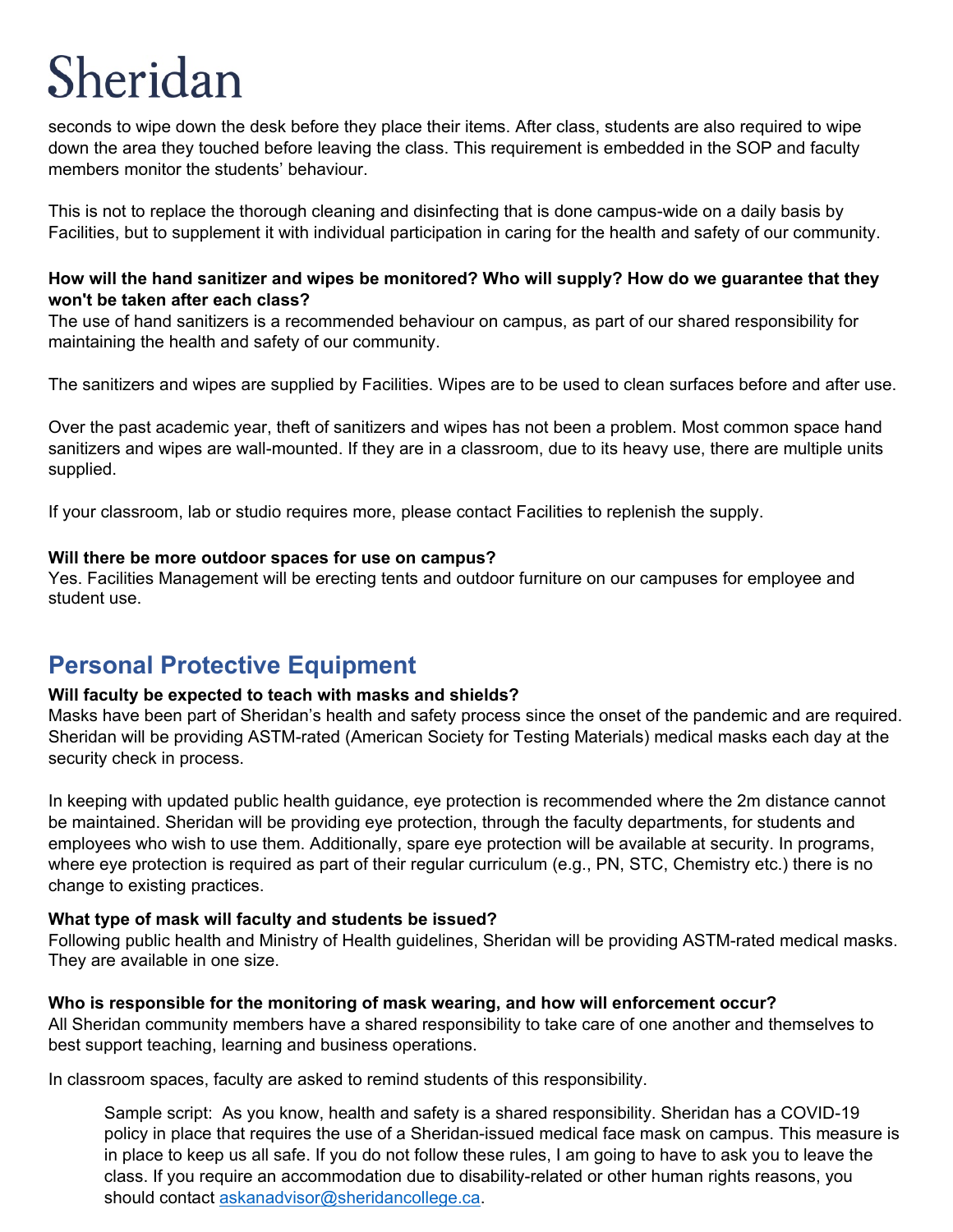For students who do not have an accommodation and have been informed of the importance of following the health and safety protocols, but will not comply, they may be asked to leave the class. Likewise, if a student is disruptive or not following the rules, you can ask them to leave. If you require assistance, contact Security at 905- 815-4044 or ext. 4044.

In common spaces, messages on TV monitors and security personnel will remind students of their responsibilities.

#### <span id="page-4-0"></span>**Will students and faculty be allowed to remove their masks in class to eat or drink?**

No, eating is not allowed in classrooms, labs or studio spaces. Drinking is only allowed when 2m distance can be maintained from every person (if there is not a rule that prohibits drinking or eating in the lab, such as a chemistry lab).

Designated food and beverage areas are available on each campus.

## <span id="page-4-1"></span>**Can I remove my mask in my workspace?**

All employees who are seated at their own workspace (i.e. an office or cubicle), may remove their face mask if they are separated from others by a physical barrier. This barrier must be large enough to create a distance between the breathing zones of the people on each side of the barrier. For more information on physical barriers, please refer to the [COVID-19 Physical Barrier Dimensions and Installation Guideline.](https://central.sheridancollege.ca/sites/default/files/2021-03/covid-19%20plexiglass_0806%20-%20revised%20march%2023%2C%202021.pdf)

## <span id="page-4-2"></span>**Accommodation Requests**

#### <span id="page-4-3"></span>**How do I request a mask accommodation?**

- To request an accommodation, you are required to outline the functional restrictions and limitations of your disability. A disability diagnosis does not need to be specified or confirmed by a medical practitioner. Students requesting accommodation due to disability-related reasons should contact [\(askanadvisor@sheridancollege.ca\)](mailto:askanadvisor@sheridancollege.ca).
- Employees requesting accommodation due to disability-related reasons should refer to the Workplace Accommodation Policy and contact the Workplace Abilities Office [\(workplaceabilities@sheridancollege.ca\)](mailto:workplaceabilities@sheridancollege.ca).
- Other requests for accommodation will be addressed as needed.
- Further information about the duty to accommodate is available by contacting the Centre for Equity and Inclusion [\(equity@sheridancollege.ca\)](mailto:equity@sheridancollege.ca).

## <span id="page-4-4"></span>**What reasons would an individual be granted an exemption from wearing a mask in class?**

Exemptions may only be granted to individuals for reasons based on protected grounds (i.e., disability, creed, etc.) by the Ontario Human Rights Code. Each case is carefully evaluated by the Workplace Abilities Office, Occupational Health and Safety, and Student Health Services (if applicable). For each case, we will try our best to accommodate the individual's needs up to the point of undue hardship. For those exempted, Sheridan will endeavor to provide alternative protective gear (e.g., face shield, or other face covering) and may implement additional protective measures (e.g., required distancing, rapid antigen testing).

## <span id="page-4-5"></span>**If a faculty member is not comfortable teaching in-person yet, how will this be respected?**

While we are looking forward to welcoming our faculty and students back on campus, we do recognize that some individuals may be anxious about the return to campus. Valid accommodations will be considered for faculty and students alike.

As a first step, we encourage you to speak with your Associate Dean, so they have a clear understanding of your concerns and provide you with information regarding what resources are available to you. You are not required to disclose health condition.

If your concerns are related to: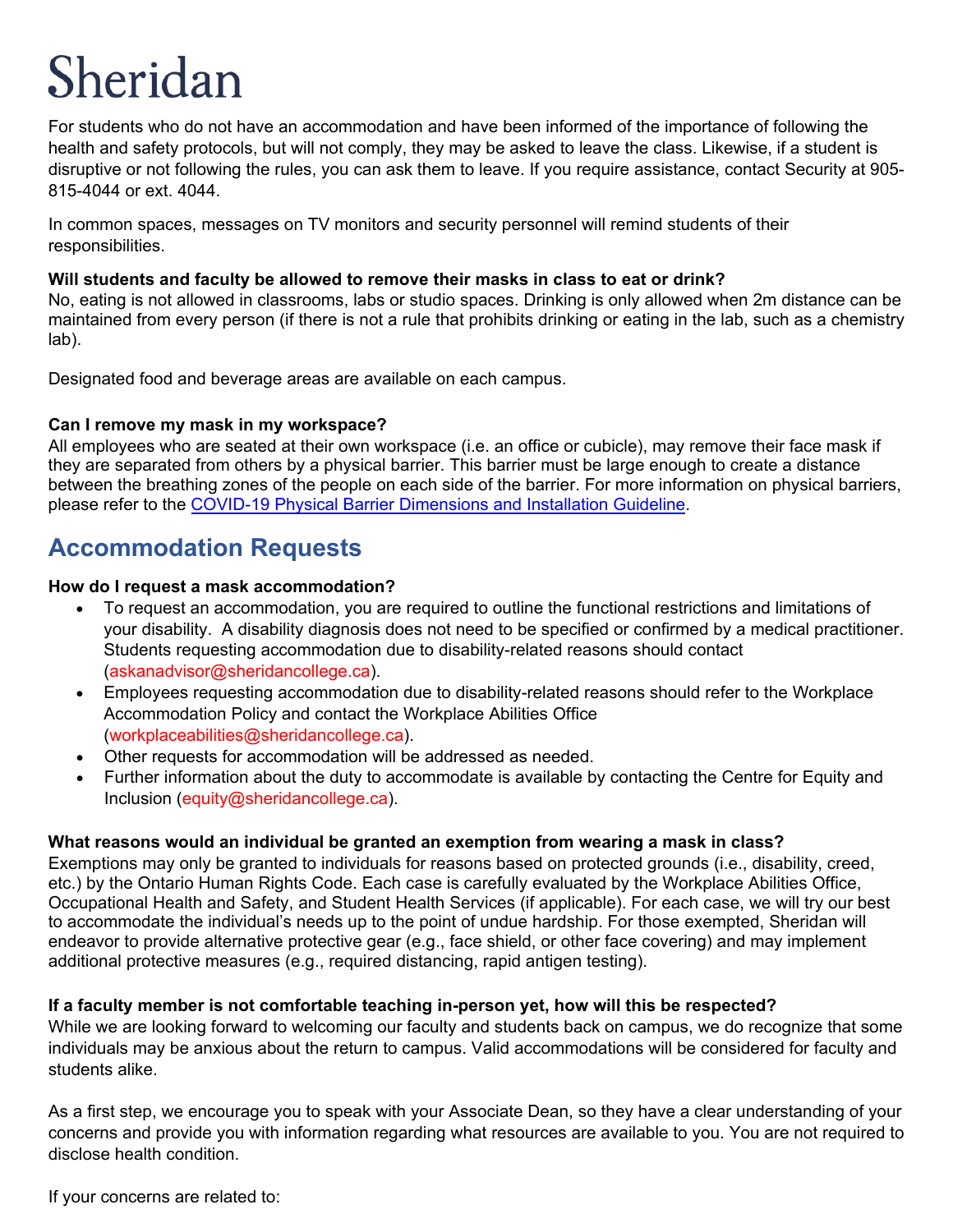## A) For medical reasons:

Please contact Workplace Abilities. Please complete and return the [Workplace Accommodation Request Form –](https://central.sheridancollege.ca/sites/default/files/inline-files/FINAL%20DRAFT%20Workplace%20Accommodation%20Request%20Form%20-%20Disability%20%28COVID-19%20Related%29.pdf) **[Disability](https://central.sheridancollege.ca/sites/default/files/inline-files/FINAL%20DRAFT%20Workplace%20Accommodation%20Request%20Form%20-%20Disability%20%28COVID-19%20Related%29.pdf)** 

B) For Family Status (childcare/ elder care) or other Human Rights Code related grounds. Your HR Business Partner will work with you to understand what options may be available.

## <span id="page-5-0"></span>**Teaching and Learning**

## <span id="page-5-1"></span>**If I am teaching in person, do I also need to offer in-person office hours?**

While you will still need to be available to support students as you always have, where possible we recommend that you do so through virtual consultations. If there is an urgent need to meet face-to-face, you can utilize meeting rooms where physical distancing can be observed. Facilities Management will post the maximum occupancy of Faculty meeting rooms and the booking process will be outlined in your Faculty SOP.

## <span id="page-5-2"></span>**What requirements will be made of faculty to manage teaching spaces?**

Each faculty has a set of standard operating procedures (SOPs) they are required to uphold. These will be provided by Associates Deans to all faculty members assigned to the space.

## <span id="page-5-3"></span>**How will teaching spaces and labs be monitored outside of class times (game design labs are often in use significantly outside of class times)?**

Each Faculty will determine how learning spaces, labs and studios are utilized outside of planned teaching hours. We will share information as it becomes available.

## <span id="page-5-4"></span>**Will I be required to deliver a course face-to-face in the fall?**

It has always been our intent to return to campus for classes – and all faculty are expected to be available to teach on site – per our commitment to Sheridan students. Recognizing that many students have already planned housing for the Fall, we are taking into consideration a balance between virtual and in-person learning this Fall.

The leadership team is working closely with OTR, Facilities, Student Affairs and OHS to ensure a safe return, including specific safety SOPs that will be shared as soon as possible. This includes masking, mandatory screening, and enhanced cleaning protocols. Early results of our COVID-19 surveys show approximately 90% of Sheridan's students have indicated that they intended to be vaccinated prior to the start of term. Additionally, vaccinations rates in our local communities are rising every day. In early August, an employee engagement survey was circulated and trending results are showing that 86% of staff intend to be fully vaccinated by start of term (Ref: Aug. 6, 2021).

We recognize that the return to in-person instruction may also require adjustments from routines established during the pandemic (childcare, home schooling, care of dependents). We encourage you to speak with your leader to discuss arrangements and what accommodations may be available.

#### <span id="page-5-5"></span>**Why am I required to teach in person when another faculty member teaching the same course can remain remote? / How did you decide which sections are remote and which are in person?**

The guidance received from the Ontario Ministry of Colleges and Universities anticipates that in-person instruction and on-campus activities will be permitted without capacity limits starting in the Fall. Based on this new information, Sheridan sought to re-assess our existing academic plans while still maximizing on-campus delivery to support the student learning and teaching experience with minimal schedule changes.

In certain cases, this will mean your section has been scheduled as in-person instruction for Fall 2021. We do understand that the return to in-person instruction may require adjustments from routine established during the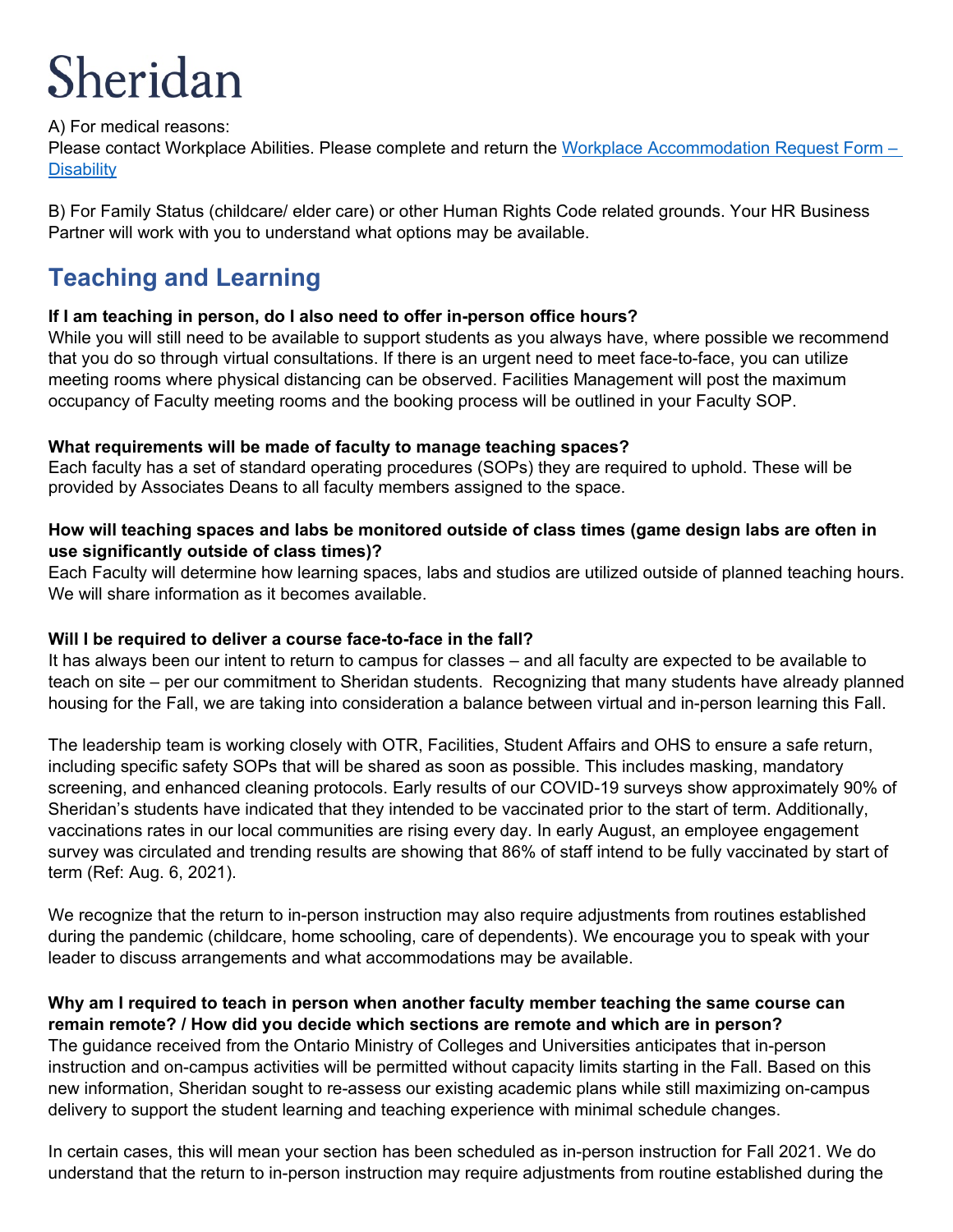pandemic (childcare, home schooling, care of dependents). We encourage you to speak with your leader to discuss arrangements and what accommodations may be available.

#### <span id="page-6-0"></span>**Can students choose not to participate in group activities?**

While we encourage students to embrace the opportunity to safely interact with their classmates, we also recognize that some individuals may have concerns. Students may request accommodation is cases where they feel they may be at risk studying in person, or working in a group. Students are advised to email registrar@sheridancollege.ca with their request.

As a faculty member, we are urging you to work collaboratively with students to find a meaningful balance in group collaboration activities. Please encourage open dialogue with your students if they do have any concerns about in-person group activities.

#### <span id="page-6-1"></span>**What level of engagement should be expected of faculty in the classroom (e.g., visiting student desks, leaving the podium, over the shoulder instruction)?**

In a classroom setting, we are urging you to work collaboratively with students to find a meaningful balance in engagement, but it will ultimately depend on the comfort level of the instructor, the level of necessity to be in close proximity to students (e.g., can't facilitate or can't facilitate well the course learning outcomes without working in groups in close proximity), and individual health status.

Sheridan will not require instructors to leave the podium or to interact with students one-on-one in a situation that does not allow for a minimum two-metre distance, unless it is a requirement for learning. For example, while instructing hands-on skills, faculty members may have to demonstrate the task to allow students observe in close proximity, or the faculty may have to examine student's execution of the skill in close proximity (e.g., animal care, practical nursing, skilled trades, crafts and design programs, etc.).

## <span id="page-6-2"></span>**On campus labs and studio spaces are likely one of the biggest elements that could be celebrated in announcements to students. How will these spaces operate and be regulated?**

At present, lab and studio monitors are being hired. Part of their responsibility will be to ensure there is an adequate supply of PPE and that those individuals using the space adhere to Sheridan's health and safety regulations.

Anyone in the labs or studios is expected to wear a mask and refrain from eating. Designated food and beverage areas are available on each campus.

Cleaning wipes and hand sanitizers will be readily available in all of the learning spaces throughout our campuses.

#### <span id="page-6-3"></span>**Should our orientation events be held on campus? Guest lectures? What should be planned for design week?**

The Centre for Student Success has planned a virtual orientation for first-year students which will be running on August 30 and 31. Students are also being encouraged to attend one of the many virtual Succeeding@Sheridan workshops and connect with peer mentors through the student-run social drop-ins.

While we continue to be optimistic about more activities taking place on campus, at the moment, it is not advised to host non-academic or course/program related events in-person where reasonably we can do so in a virtual format.

Academic events (e.g., guest workshop on glass blowing) may be held in person where it is optimal to do so based on the need for access to specialized equipment, etc. Faculty will be appraised of SOPs and the criteria required for on-campus in-person activities.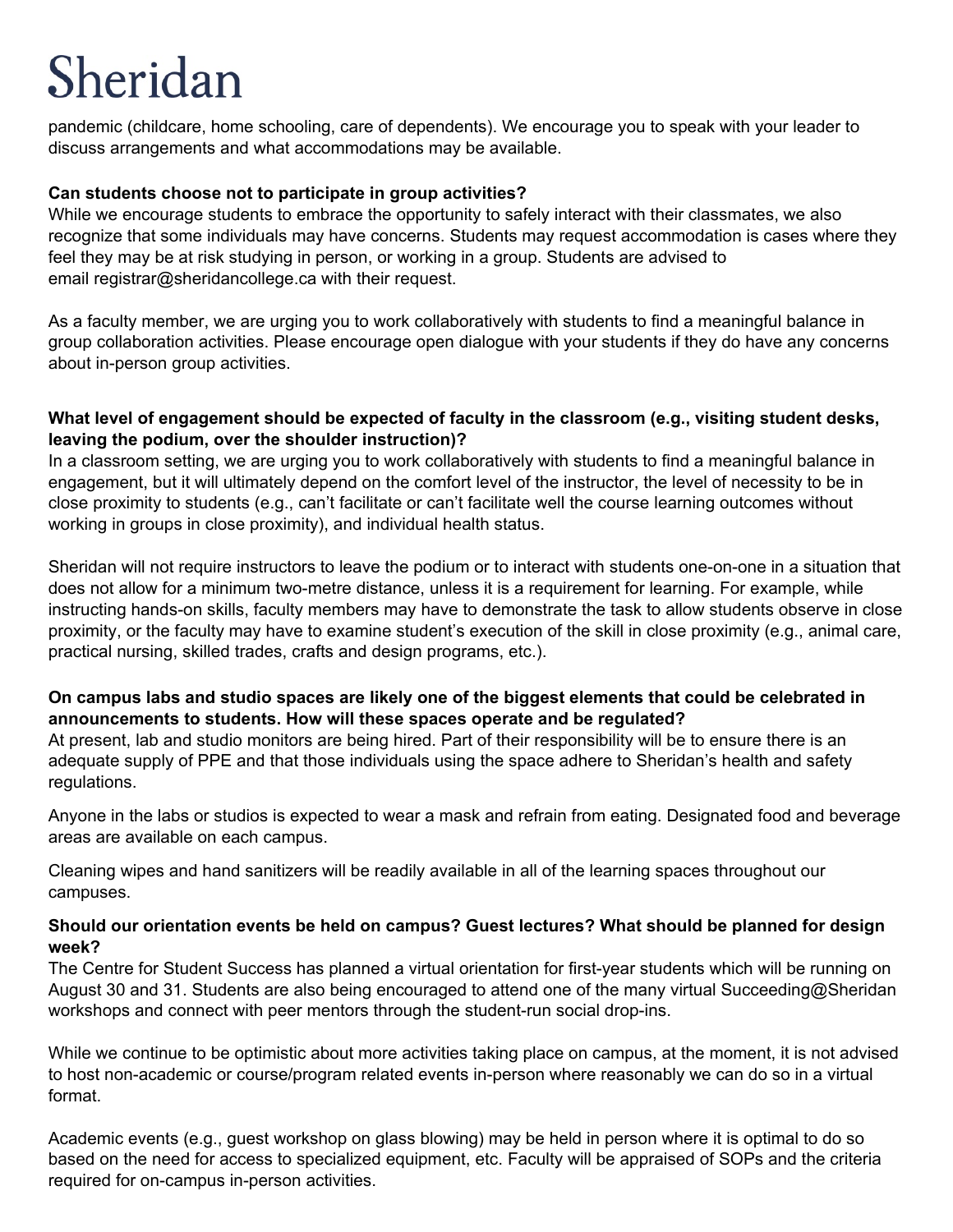We are encouraging virtual events, where possible. The special events team is available to support you in hosting virtual events using Teams, WebEx, and Hopin. However, if you are still interested in hosting an event on campus, we encourage you to contact Sheridan's events team at specialevents@sheridancollege.ca to discuss your options.

<span id="page-7-0"></span>**In some situations, it would be beneficial to enhance classroom technology to maintain distancing (e.g., microphones, camaras, streaming, etc.). How can faculty obtain this sort of technology?** Faculty may submit a request for required equipment or technology to their Associate Dean.

#### <span id="page-7-1"></span>**What does "all activities to be contained within the assigned teaching space as possible" mean? Can students use whiteboards for example?**

In order to maintain the health and safety of our community, teaching should be contained within the classroom (i.e., do not spill into the hallways or next classroom simply because it's empty).

Capacity studies are specific to a studio/lab where students are paired and each student has their own "space" in a cohort. An example would be Visual Merchandising students who work in groups and they need a 4'x4' space. Those students are to conduct the activities within their assigned space.

Students can use whiteboards if the faculty member wishes for students to have access to whiteboards.

## <span id="page-7-2"></span>**What are the expectations of faculty in managing health and safety protocols? What supervision and management are expected of faculty enforcing health and safety protocols?**

To help with maintaining a safe environment for all members of our community, Standard Operating Procedures (SOPs), published health and safety protocols and signage have been shared/posted. In their welcome kits, students have also been made aware of what is required of them when they are on campus.

Faculty can refer to their SOPs. Additional resources and information have been made available to both employees and students through Sheridan's website and on Sheridan Central. Additionally, a [FAQ and Resource](http://central.sheridancollege.ca/sites/default/files/2021-08/faculty_return_to_class_binder_-september_2021.pdf)  Document [for Faculty Engaged in In-Person Teaching](http://central.sheridancollege.ca/sites/default/files/2021-08/faculty_return_to_class_binder_-september_2021.pdf) is available which includes guidance and scripting on how to best handle specific non-compliance situations. If any situation escalates, Security can be called to assist.

# <span id="page-7-3"></span>**Employee Well-Being**

## <span id="page-7-4"></span>**What supports and resources are available for employees to support their well-being?**

We continue to prioritize the well-being of our Sheridan community as part of our pandemic recovery plan. That is why we recently launched our institutional wellness strategy, [Sheridan Wellness: Our Strategy for Community](https://www.sheridancollege.ca/about/administration-governance/institutional-plans/community-wellness-strategy)  [Well-Being,](https://www.sheridancollege.ca/about/administration-governance/institutional-plans/community-wellness-strategy) which formally captures our commitment to wellness and provides a clear blueprint for how we'll embed wellness into all aspects of life at Sheridan.

On an individual level, there are many ways we can each improve our positive well-being during this time of uncertainty, such as practicing gratitude, focusing on hopefulness, and prioritizing building strong personal relationships (even in a virtual community).

Our [Employee Wellness](https://central.sheridancollege.ca/employee-wellness) offers wellness-themed content on an ongoing basis.

Resources for employee wellness include:

- [Work Life Resources](https://www.workhealthlife.com/) [\(EFAP\)](https://central.sheridancollege.ca/employee-assistance)
- [Wellcan](https://wellcan.ca/explore/allCategories) and [Abiliti CBT](https://myicbt.com/home)
- [Living Well Podcast Series](https://www.morneaushepell.com/ca-en/living-well-podcast) (LifeWorks)
- [Headspace](https://central.sheridancollege.ca/sites/default/files/2020-12/Headspace%20FAQ%20Doc.pdf) (available until September 26, 2021)